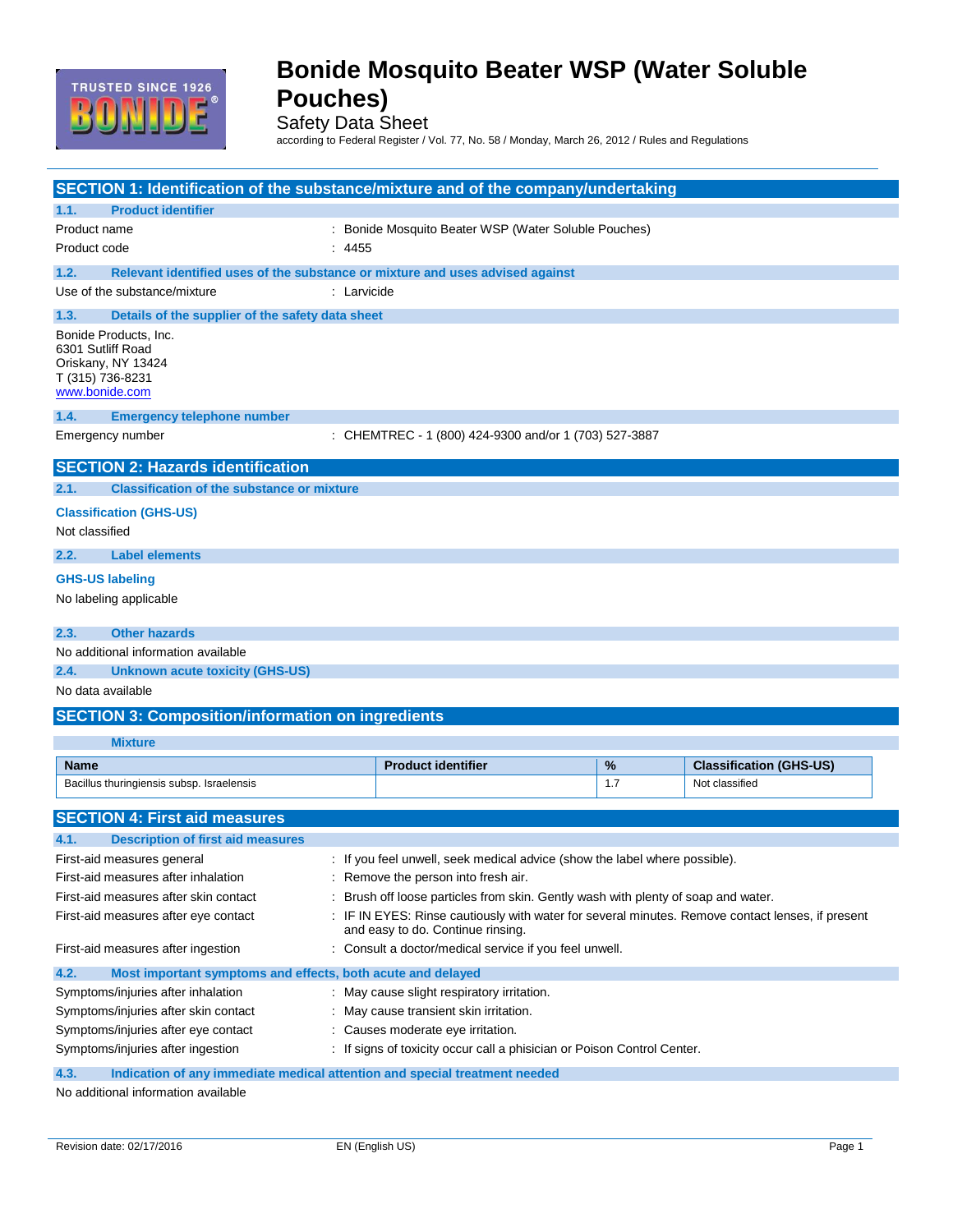Safety Data Sheet

according to Federal Register / Vol. 77, No. 58 / Monday, March 26, 2012 / Rules and Regulations

| <b>SECTION 5: Firefighting measures</b>                                         |                                                                                                                                             |     |
|---------------------------------------------------------------------------------|---------------------------------------------------------------------------------------------------------------------------------------------|-----|
| <b>Extinguishing media</b><br>5.1.                                              |                                                                                                                                             |     |
| Suitable extinguishing media                                                    | : Water. Carbon dioxide. Foam. Dry powder.                                                                                                  |     |
| Unsuitable extinguishing media                                                  | : (Materials to avoid) Alkaline conditions above pH 9 (may denature products).                                                              |     |
| 5.2.<br>Special hazards arising from the substance or mixture                   |                                                                                                                                             |     |
| No additional information available                                             |                                                                                                                                             |     |
| <b>Advice for firefighters</b><br>5.3.                                          |                                                                                                                                             |     |
| No additional information available                                             |                                                                                                                                             |     |
| <b>SECTION 6: Accidental release measures</b>                                   |                                                                                                                                             |     |
| 6.1.                                                                            | Personal precautions, protective equipment and emergency procedures                                                                         |     |
| General measures                                                                | : As in any fire, wear self-contained breathing apparatus pressure-demand, MSHA/NIOSH<br>approved (or equivilant) and full protective gear. |     |
| 6.1.1.<br>For non-emergency personnel                                           |                                                                                                                                             |     |
| Protective equipment                                                            | : Safety glasses or goggles.                                                                                                                |     |
|                                                                                 |                                                                                                                                             |     |
| 6.1.2.<br>For emergency responders<br>No additional information available       |                                                                                                                                             |     |
|                                                                                 |                                                                                                                                             |     |
| 6.2.<br><b>Environmental precautions</b><br>No additional information available |                                                                                                                                             |     |
|                                                                                 |                                                                                                                                             |     |
| Methods and material for containment and cleaning up<br>6.3.                    |                                                                                                                                             |     |
| Methods for cleaning up                                                         | : Carefully collect the spill/leftovers.                                                                                                    |     |
| <b>Reference to other sections</b><br>6.4.                                      |                                                                                                                                             |     |
| No additional information available                                             |                                                                                                                                             |     |
| <b>SECTION 7: Handling and storage</b>                                          |                                                                                                                                             |     |
| <b>Precautions for safe handling</b><br>7.1.                                    |                                                                                                                                             |     |
| Precautions for safe handling                                                   | : Protect from moisture.                                                                                                                    |     |
| Conditions for safe storage, including any incompatibilities<br>7.2.            |                                                                                                                                             |     |
| Storage conditions                                                              | : Store in a dry place. Store in original container.                                                                                        |     |
| Storage temperature                                                             | : $< 30 °C$                                                                                                                                 |     |
| <b>Specific end use(s)</b><br>7.3.                                              |                                                                                                                                             |     |
| No additional information available                                             |                                                                                                                                             |     |
| <b>SECTION 8: Exposure controls/personal protection</b>                         |                                                                                                                                             |     |
| <b>Control parameters</b><br>8.1.                                               |                                                                                                                                             |     |
| No additional information available                                             |                                                                                                                                             |     |
| 8.2.<br><b>Exposure controls</b>                                                |                                                                                                                                             |     |
| No additional information available                                             |                                                                                                                                             |     |
| <b>SECTION 9: Physical and chemical properties</b>                              |                                                                                                                                             |     |
| Information on basic physical and chemical properties<br>9.1.                   |                                                                                                                                             |     |
| Physical state                                                                  | : Solid                                                                                                                                     |     |
| Appearance                                                                      | Tan/golden in clear packet.                                                                                                                 |     |
| Color                                                                           | Tan/golden.                                                                                                                                 |     |
| Odor                                                                            | Minimal, if any.                                                                                                                            |     |
| Odor threshold                                                                  | No data available                                                                                                                           |     |
| рH                                                                              | No data available                                                                                                                           |     |
| Relative evaporation rate (butyl acetate=1)                                     | No data available                                                                                                                           |     |
| Melting point                                                                   | No data available                                                                                                                           |     |
| Freezing point                                                                  | No data available                                                                                                                           |     |
| Boiling point                                                                   | : No data available<br>: No data available                                                                                                  |     |
| Flash point                                                                     |                                                                                                                                             |     |
| Revision date: 02/17/2016                                                       | EN (English US)                                                                                                                             | 2/4 |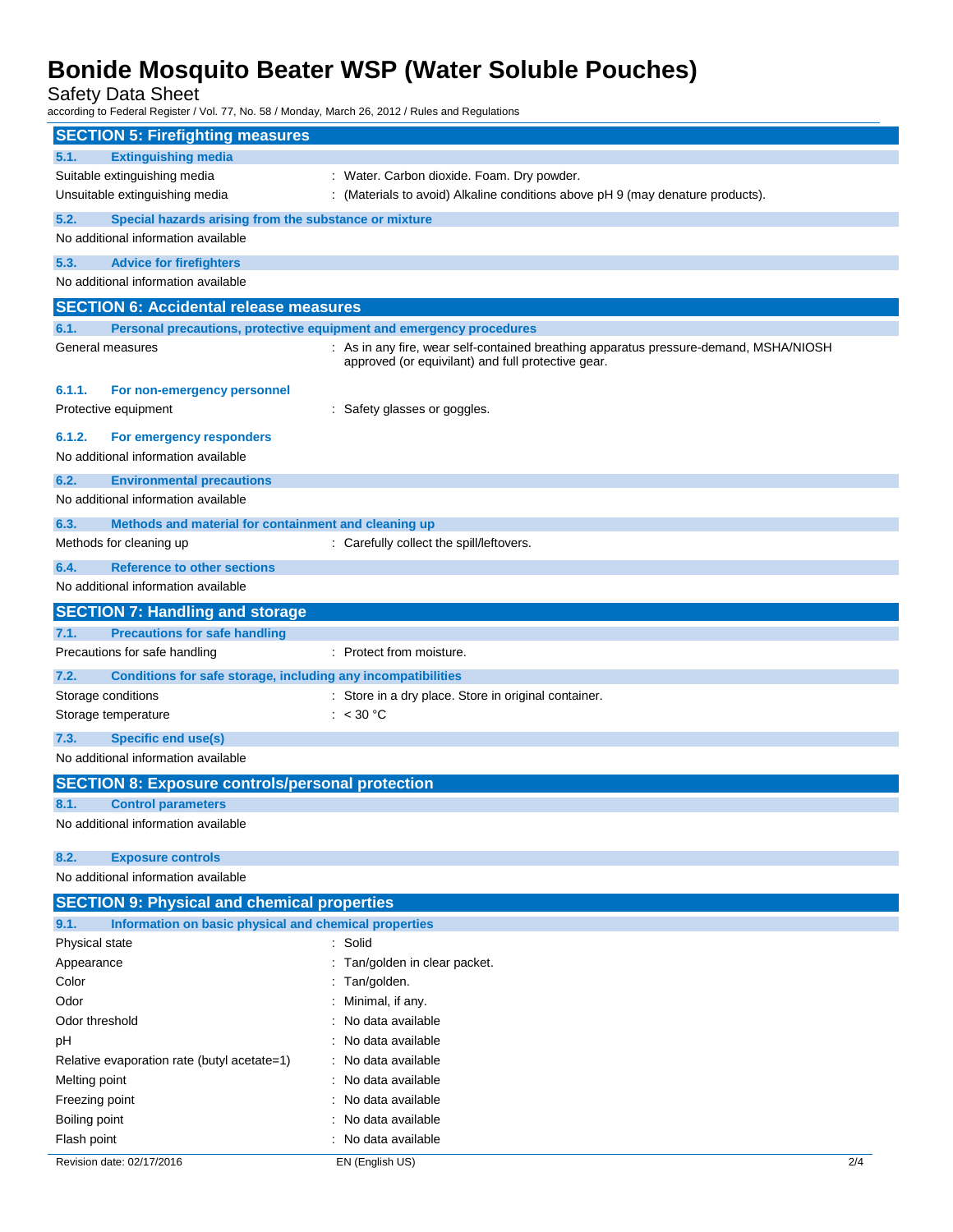Safety Data Sheet

according to Federal Register / Vol. 77, No. 58 / Monday, March 26, 2012 / Rules and Regulations

| Self ignition temperature                             | : No data available                                                   |
|-------------------------------------------------------|-----------------------------------------------------------------------|
| Decomposition temperature                             | No data available                                                     |
| Flammability (solid, gas)                             | No data available                                                     |
| Vapor pressure                                        | No data available                                                     |
| Relative vapor density at 20 °C                       | No data available                                                     |
| Relative density                                      | No data available                                                     |
| Solubility                                            | No data available                                                     |
| Log Pow                                               | No data available                                                     |
| Log Kow                                               | No data available                                                     |
| Viscosity, kinematic                                  | No data available                                                     |
| Viscosity, dynamic                                    | No data available                                                     |
| <b>Explosive properties</b>                           | No data available                                                     |
| Oxidizing properties                                  | No data available                                                     |
| <b>Explosive limits</b>                               | No data available                                                     |
| 9.2.<br><b>Other information</b>                      |                                                                       |
| No additional information available                   |                                                                       |
| <b>SECTION 10: Stability and reactivity</b>           |                                                                       |
| 10.1.<br><b>Reactivity</b>                            |                                                                       |
| No additional information available                   |                                                                       |
| 10.2.<br><b>Chemical stability</b>                    |                                                                       |
| No additional information available                   |                                                                       |
| 10.3.<br><b>Possibility of hazardous reactions</b>    |                                                                       |
| No additional information available                   |                                                                       |
| 10.4.<br><b>Conditions to avoid</b>                   |                                                                       |
| No additional information available                   |                                                                       |
|                                                       |                                                                       |
| 10.5.<br><b>Incompatible materials</b>                |                                                                       |
| No additional information available                   |                                                                       |
| 10.6.<br><b>Hazardous decomposition products</b>      |                                                                       |
| No additional information available                   |                                                                       |
| <b>SECTION 11: Toxicological information</b>          |                                                                       |
| 11.1.<br><b>Information on toxicological effects</b>  |                                                                       |
|                                                       |                                                                       |
| Acute toxicity                                        | : Not classified                                                      |
| Skin corrosion/irritation                             | Not classified                                                        |
| Serious eye damage/irritation                         | Not classified                                                        |
| Respiratory or skin sensitization                     | Not classified                                                        |
| Germ cell mutagenicity                                | Not classified                                                        |
| Carcinogenicity                                       | Not classified                                                        |
| Reproductive toxicity                                 | Not classified                                                        |
| Specific target organ toxicity (single exposure)      | Not classified                                                        |
| Specific target organ toxicity (repeated<br>exposure) | : Not classified                                                      |
| Aspiration hazard                                     | Not classified                                                        |
| Symptoms/injuries after inhalation                    | May cause slight respiratory irritation.                              |
| Symptoms/injuries after skin contact                  | May cause transient skin irritation.                                  |
| Symptoms/injuries after eye contact                   | Causes moderate eye irritation.                                       |
| Symptoms/injuries after ingestion                     | If signs of toxicity occur call a phisician or Poison Control Center. |
|                                                       |                                                                       |